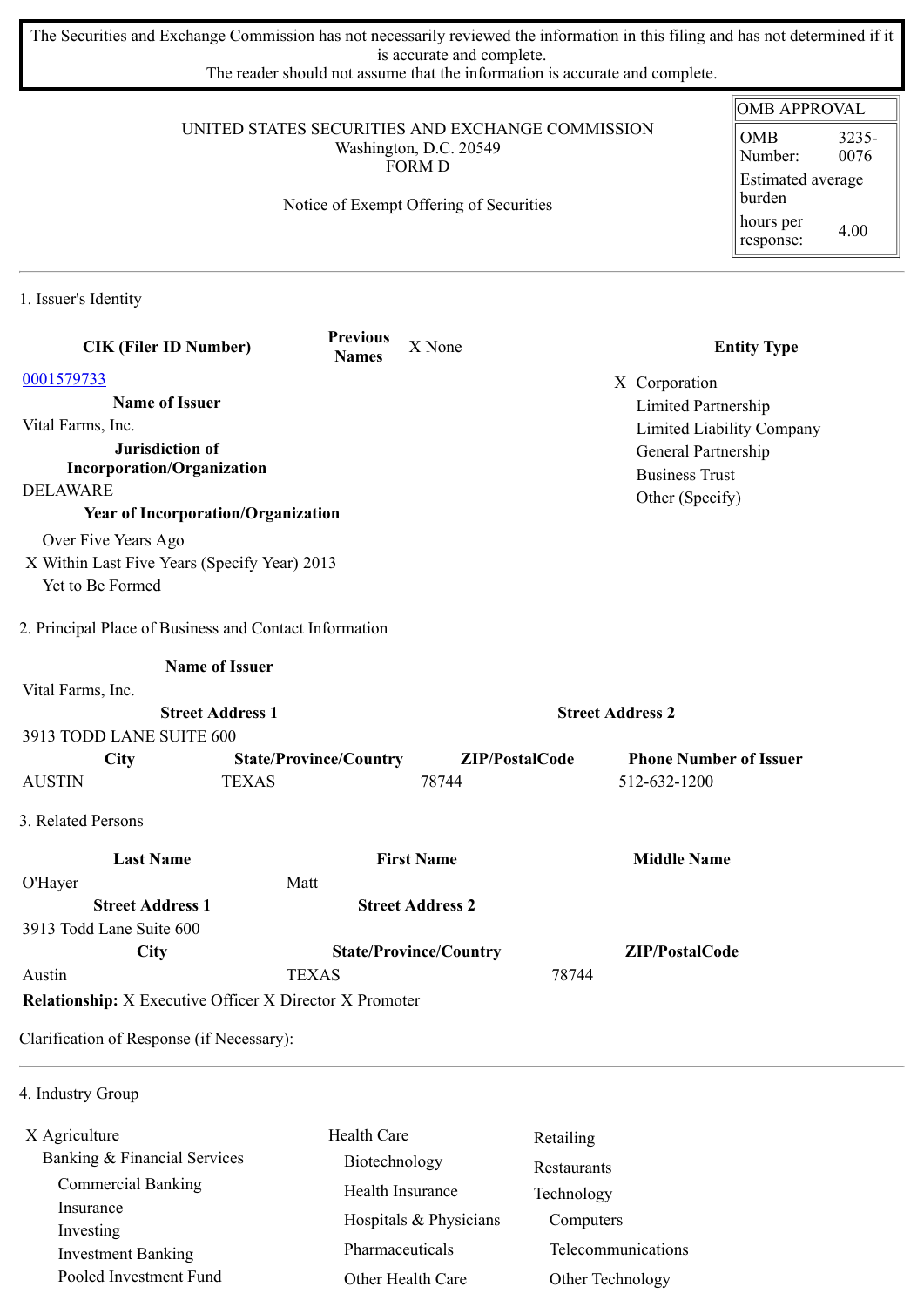| Is the issuer registered as<br>an investment company under<br>the Investment Company<br>Act of 1940? | Manufacturing<br>Real Estate<br>Commercial | Travel<br>Airlines & Airports<br>Lodging $&$ Conventions |
|------------------------------------------------------------------------------------------------------|--------------------------------------------|----------------------------------------------------------|
| Yes.<br>N <sub>0</sub>                                                                               | Construction                               | Tourism & Travel Services                                |
| Other Banking & Financial Services                                                                   | REITS & Finance                            | Other Travel                                             |
| <b>Business Services</b>                                                                             | Residential                                | Other                                                    |
| Energy                                                                                               | <b>Other Real Estate</b>                   |                                                          |
| Coal Mining                                                                                          |                                            |                                                          |
| Electric Utilities                                                                                   |                                            |                                                          |
| <b>Energy Conservation</b>                                                                           |                                            |                                                          |
| <b>Environmental Services</b>                                                                        |                                            |                                                          |
| Oil & Gas                                                                                            |                                            |                                                          |

Other Energy

## 5. Issuer Size

| <b>Revenue Range</b>             | <b>OR</b> | <b>Aggregate Net Asset Value Range</b> |
|----------------------------------|-----------|----------------------------------------|
| No Revenues                      |           | No Aggregate Net Asset Value           |
| $$1 - $1,000,000$                |           | $$1 - $5,000,000$                      |
| $$1,000,001 - $5,000,000$        |           | $$5,000,001 - $25,000,000$             |
| $$5,000,001$ -<br>\$25,000,000   |           | $$25,000,001 - $50,000,000$            |
| $$25,000,001$ -<br>\$100,000,000 |           | $$50,000,001 - $100,000,000$           |
| Over \$100,000,000               |           | Over \$100,000,000                     |
| X Decline to Disclose            |           | Decline to Disclose                    |
| Not Applicable                   |           | Not Applicable                         |

# 6. Federal Exemption(s) and Exclusion(s) Claimed (select all that apply)

|                                                | Investment Company Act Section 3(c) |                    |  |
|------------------------------------------------|-------------------------------------|--------------------|--|
| Rule $504(b)(1)$ (not (i), (ii) or (iii))      | Section $3(c)(1)$                   | Section $3(c)(9)$  |  |
| Rule 504 (b) $(1)(i)$<br>Rule $504$ (b)(1)(ii) | Section $3(c)(2)$                   | Section $3(c)(10)$ |  |
| Rule $504$ (b) $(1)(iii)$                      | Section $3(c)(3)$                   | Section $3(c)(11)$ |  |
| Rule $505$                                     | Section $3(c)(4)$                   | Section $3(c)(12)$ |  |
| X Rule 506(b)<br>Rule $506(c)$                 | Section $3(c)(5)$                   | Section $3(c)(13)$ |  |
| Securities Act Section $4(a)(5)$               | Section $3(c)(6)$                   | Section $3(c)(14)$ |  |
|                                                | Section $3(c)(7)$                   |                    |  |

## 7. Type of Filing

- X New Notice Date of First Sale 2013-07-02 First Sale Yet to Occur Amendment
- 8. Duration of Offering

Does the Issuer intend this offering to last more than one year? Yes X No

9. Type(s) of Securities Offered (select all that apply)

 Option, Warrant or Other Right to Acquire Another Security Mineral Property Securities Security to be Acquired Upon Exercise of Option, Warrant or Other (describe)

X Equity Pooled Investment Fund Interests Debt Tenant-in-Common Securities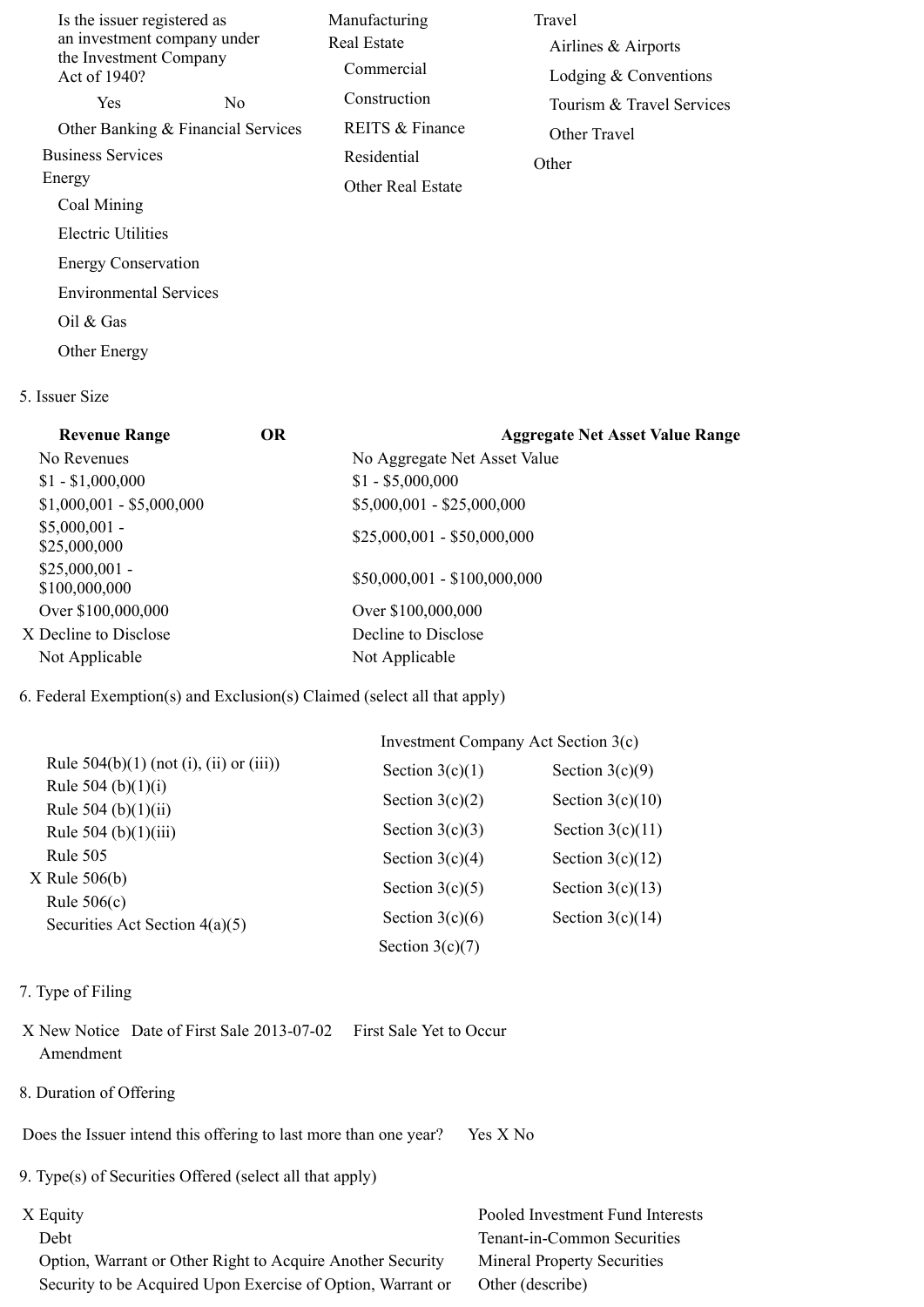| Other Right to Acquire Security                                                                                                        |                                                 |                 |
|----------------------------------------------------------------------------------------------------------------------------------------|-------------------------------------------------|-----------------|
| 10. Business Combination Transaction                                                                                                   |                                                 |                 |
| Is this offering being made in connection with a business combination transaction, such as<br>a merger, acquisition or exchange offer? | Yes X No                                        |                 |
| Clarification of Response (if Necessary):                                                                                              |                                                 |                 |
| 11. Minimum Investment                                                                                                                 |                                                 |                 |
| Minimum investment accepted from any outside investor \$150,000 USD                                                                    |                                                 |                 |
| 12. Sales Compensation                                                                                                                 |                                                 |                 |
| Recipient                                                                                                                              | Recipient CRD Number None                       |                 |
| Intellivest Securities, Inc.                                                                                                           | 145022                                          |                 |
| (Associated) Broker or Dealer X None                                                                                                   | (Associated) Broker or Dealer CRD Number X None |                 |
| None                                                                                                                                   | None                                            |                 |
| <b>Street Address 1</b>                                                                                                                | <b>Street Address 2</b>                         |                 |
| 1540 Chase Court                                                                                                                       |                                                 |                 |
| City                                                                                                                                   | State/Province/Country                          | ZIP/Postal Code |
| Riverdale                                                                                                                              | <b>GEORGIA</b>                                  | 30296           |
| State(s) of Solicitation (select all that apply)<br><b>All States</b><br>Check "All States" or check individual States                 | Foreign/non-US                                  |                 |
| NEW YORK                                                                                                                               |                                                 |                 |

13. Offering and Sales Amounts

| <b>Total Offering Amount</b> | \$4,500,000 USD or Indefinite |  |
|------------------------------|-------------------------------|--|
| <b>Total Amount Sold</b>     | \$4,500,000 USD               |  |
| Total Remaining to be Sold   | \$0 USD or Indefinite         |  |

Clarification of Response (if Necessary):

14. Investors

Select if securities in the offering have been or may be sold to persons who do not qualify as accredited investors, and enter the number of such non-accredited investors who already have invested in the offering. Regardless of whether securities in the offering have been or may be sold to persons who do not qualify as accredited investors, enter the total number of investors who already have invested in the offering:

 $\sqrt{5}$ 

15. Sales Commissions & Finder's Fees Expenses

Provide separately the amounts of sales commissions and finders fees expenses, if any. If the amount of an expenditure is not known, provide an estimate and check the box next to the amount.

| Sales Commissions | \$405,000 USD Estimate |                  |
|-------------------|------------------------|------------------|
| Finders' Fees     |                        | \$0 USD Estimate |

Clarification of Response (if Necessary):

16. Use of Proceeds

Provide the amount of the gross proceeds of the offering that has been or is proposed to be used for payments to any of the persons required to be named as executive officers, directors or promoters in response to Item 3 above. If the amount is unknown, provide an estimate and check the box next to the amount.

\$4,500,000 USD Estimate

Clarification of Response (if Necessary):